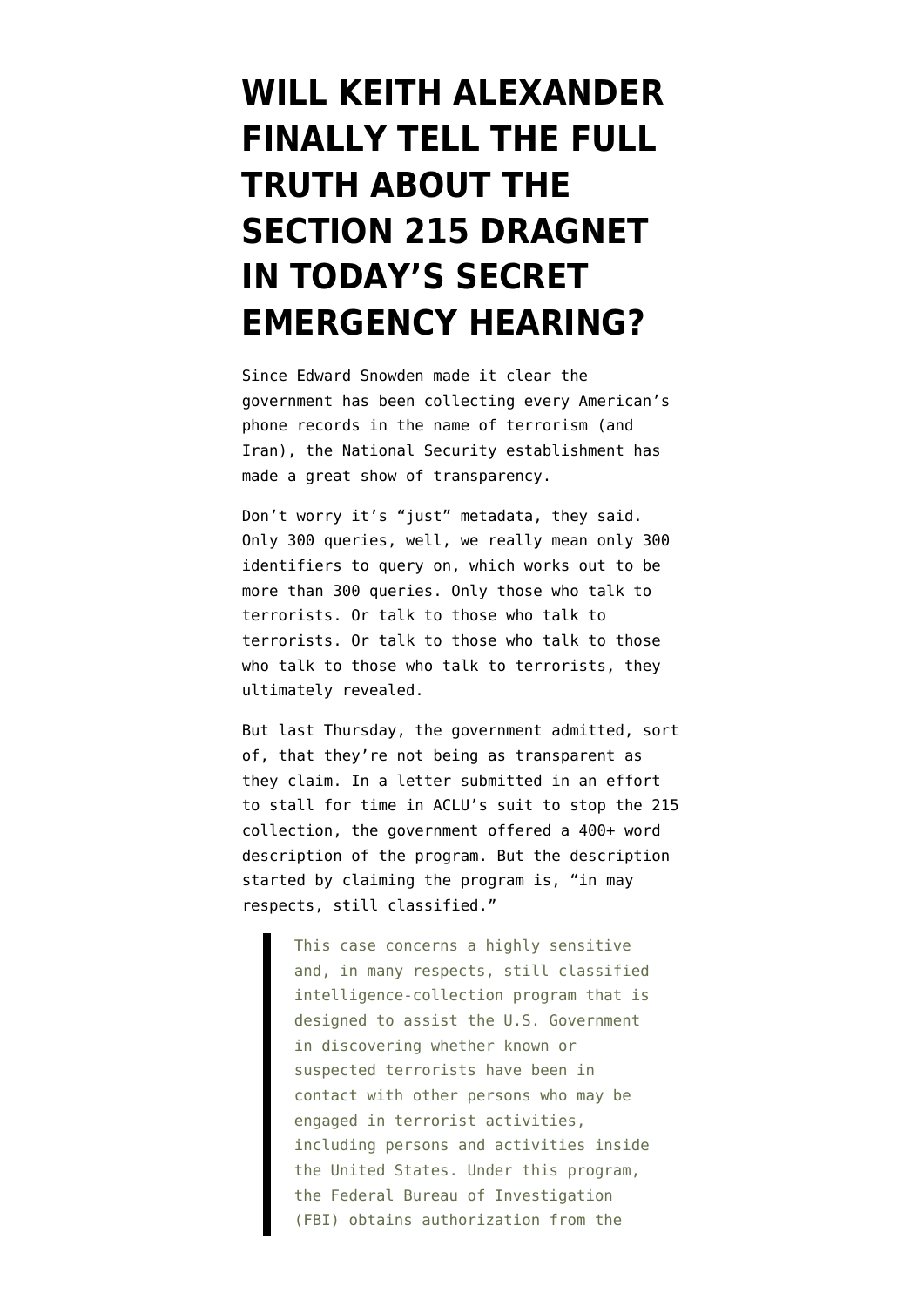Foreign Intelligence Surveillance Court ("FISA Court") to collect telephony metadata from certain telecommunications service providers. The National Security Agency (NSA), in turn, archives this information; queries the data, when strict standards are met, to detect communications between foreign terrorist organizations and their potential operatives located in the United States; and provides leads to the FBI or others in the Intelligence Community for counterterrorism purposes. [my emphasis]

So what do the "many respects" of this program that remain classified do? And do those "many respects" describe why the government needs to create an associational database including every American to help in just 13 plots over 7 years?

Which is why I find it interesting that, as soon as it became clear the Amash-Conyers amendment to the Defense Appropriations — which would defund the dragnet collection — would get a vote, NSA Director Keith Alexander [decided](http://www.huffingtonpost.com/2013/07/23/keith-alexander-justin-amash_n_3639329.html?utm_hp_ref=tw) he needed to talk to Congress in secret.

> NSA head General Keith Alexander scheduled a last-minute, members-only briefing in response to the amendment, according to an invitation distributed to members of Congress this morning and forwarded to HuffPost. "In advance of anticipated action on amendments to the DoD Appropriations bill, Ranking Member C.A. Dutch Ruppersberger of the House Intelligence Committee invites your Member to attend a question and answer session with General Keith B. Alexander of the National Security Agency," reads the invitation.

"The briefing will be held at the Top Secret/SCI level and will be strictly Members-Only," the invitation read.